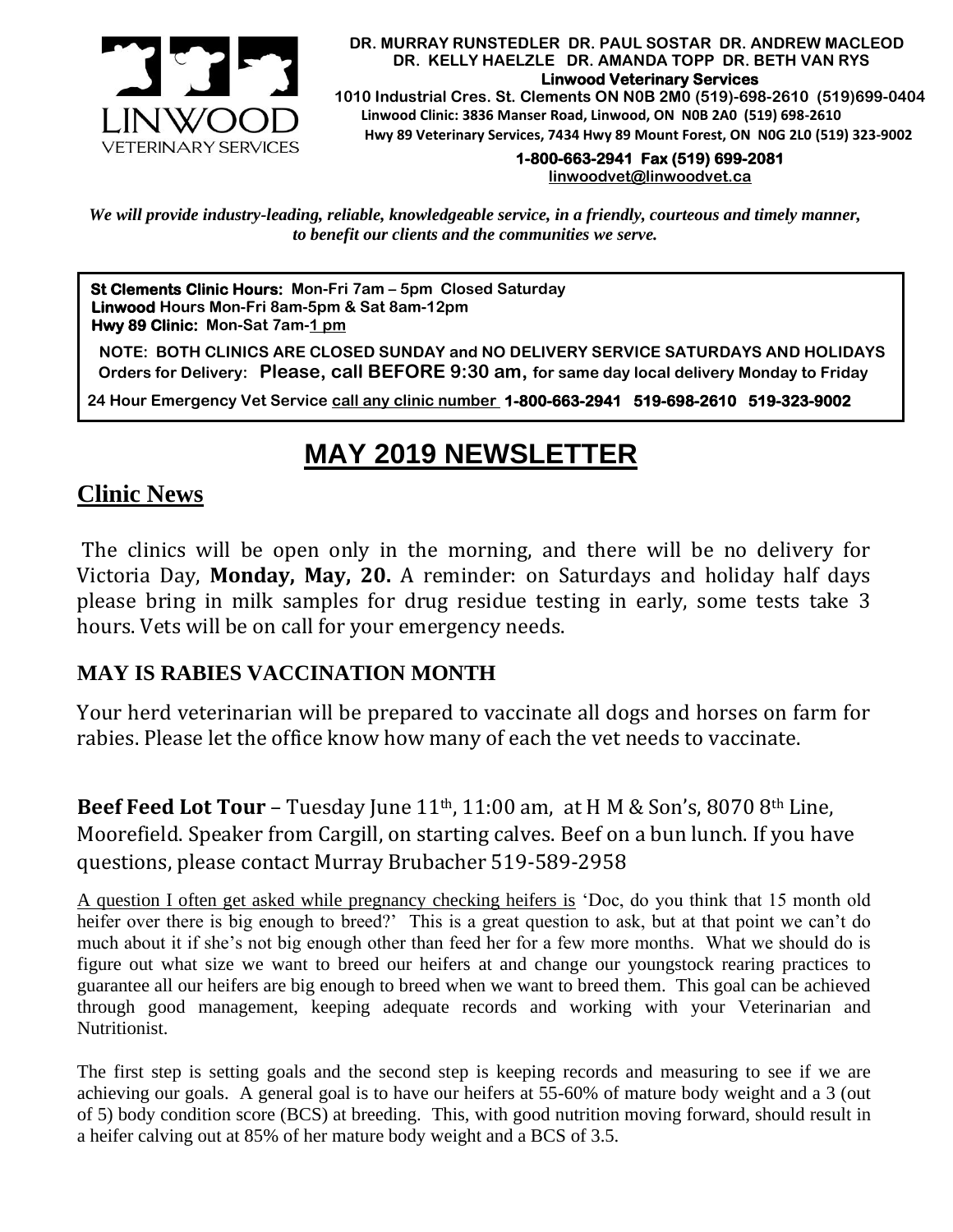

<https://extension.psu.edu/growth-charts-for-dairy-heifers>

A growth chart, as seen above, is a very useful tool for tracking your farm's heifer growth compared to the average and to your past performance. Any Nutritionist or Veterinarian has these charts and with a measuring stick and a weigh tape your heifer growth data can easily be charted. Our clinic provides weigh taping, measure height, charts the data, and provides a follow up report where we work with our producers to make manageable changes to improve calf and heifer growth.

What does it cost us if we don't meet our calf and heifer growth targets? In the end, time and money, and in many cases a lot of money. Mortality, morbidity, treatment costs, labour, extra feed costs, later age at first calving, calving difficulties, stillbirths, loss of milk production, and early culling all cost a dairy operation. Spending a little money and putting in some effort upfront will have huge paybacks down the road.

Now that we know the goals and the costs of not achieving those goals the real question is how do we raise a healthy calf which then grows into a well grown, well conditioned heifer who catches first service and calves out with no problems? Outlined below are my key points to raising good replacements, from birth to breeding. If you want more details on a specific point, ask your herd vet at your next herd health.

Calves:

.

Colostrum- Make sure it's clean, good quality, and gets in the calf in a timely manner. This gets talked about a lot because it is the single most important thing we can do to start a calf off right and yet we still see many calves who don't get adequate colostrum.

Transition Milk- The milk from  $2<sup>nd</sup>$ -6<sup>th</sup> milkings. This milk is higher in fat, protein, milk solids, IgGs & vitamin A. New research suggests calves who consume transition milk for their first few days of life following colostrum at birth are healthier, grow better and have a stronger immune system

Nutrition- All Holstein calves need a MINIMUM of 8L per day, ideally I'd love to see more. 3x a day feeding is better than 2x/day and many meals per day with a robotic feeder is better yet. The more a calf